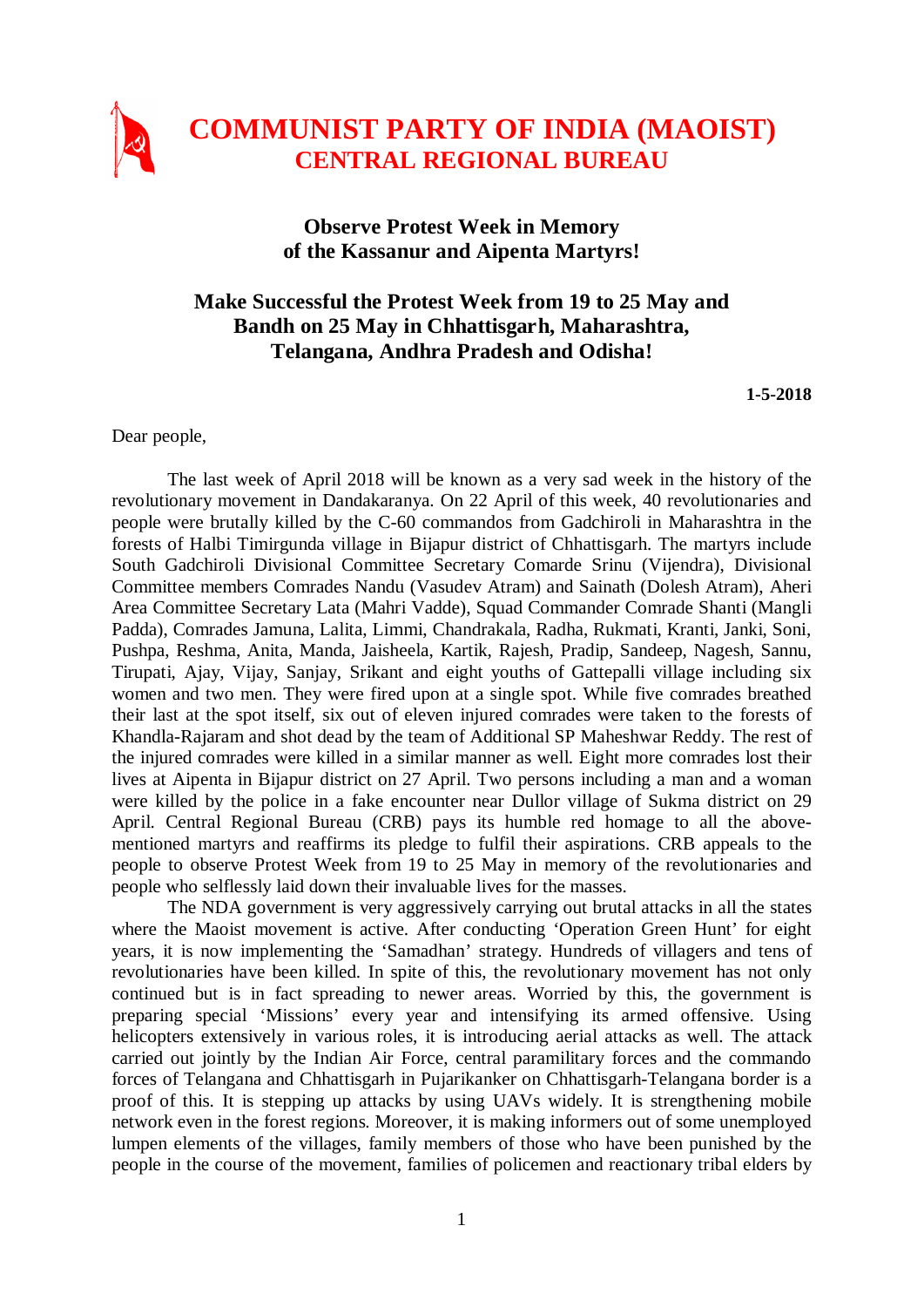enticing them with the promise of money, jobs and protection. The government forces are carrying out attacks and massacres by mainly basing themselves on the intelligence provided by such informers. The central government held a meeting with the participation of the army and top police, civil and judicial officers of the Maoist struggle areas in May 2017 in Delhi and chalked out the strategy of 'Samadhan' with the aim of wiping out the revolutionary movement. It has set the deadline of making India Maoist-free by 2022. The present attacks are a result of this. Our Party appeals to the people to condemn and resist these attacks and defend the revolutionary movement by standing firmly on its side.

There is an integral link between the growing attacks, massacres and severe punishment of comrades incarcerated in the jails in the movement areas on the one hand and the economic crisis that is deepening throughout the world on the other. The exploitative ruling classes are in a hurry to loot the natural resources of the country on a large scale to come out of the economic crisis besetting the country and the world. Functionaries of central and all the state governments are competing with one another to frequent foreign countries within a short span of time to auction the country's resources. They are concluding tens of agreements with various capitalist, imperialist governments and multinational companies. They are busy in providing all the basic amenities to these foreign and domestic hawks in order to reap quick results as per the promises made to them. They are intensifying the attacks on the masses by using police and paramilitary forces to complete infrastructural projects. The exploitative ruling classes are violating their own laws with impunity and are suppressing the civil and democratic rights. They are wiping out the very signs of PESA and Gram Sabhas in the Adivasi areas. On the other hand, they are spreading illusions among the masses by repeating the sugar-coated mantra of "development". Modi, Raman Singh, Devendra Fadnavis, Raghubar Das, Chandrababu Naidu, Pinarayi Vijayan, Naveen Patnaik and Chandrashekhar Rao are in the forefront of this. The rulers are least concerned about the burning problems of the country such as skyrocketing prices of the goods of daily need, growing unemployment, farmer's suicide, starvation deaths, atrocities and corruption scandals, etc. They are not bothered about the welfare of the people but only about the development of the ruling classes and the wealthy families.

While the people are fighting these life-and-death problems on the one hand, the attacks of the Hindutva forces are intensifying in the country on the other. Hundreds of attacks have been perpetrated by these forces in the last four years, in which several Muslims, Dalits and Adivasis have lost their lives and many more have lost their property. People of all sections of the society are coming under Hindutva attack. In spite of this, the rulers have refused to resolve the problems of the people as they are only interested in the people's votes.

The growth of political awareness, people's movements and democratic movements along with the revolutionary movement in the country have not allowed these oppressors to play their game of plunder as per their wishes. The people are fighting much more militantly than before. The People's Liberation Guerrilla Army (PLGA) is standing with the people and is fighting with renewed determination and dedication. Our Party is mobilising the masses and carrying out struggles by exposing the anti-people policies of the exploitative ruling classes from time to time. The masses in the areas of the revolutionary movement in particular are fighting with the spirit of self-sacrifice and courage to build a new democratic system in the country by forming people's governments in place of the exploitative government.

Today the trust of the exploited and oppressed masses of the country on our Party is deepening. That is why the exploitative ruling classes are identifying our Party as the most dangerous force. Their governments have failed to resolve the problems of the people in the last seventy years, but are hell bent on physically eliminating the Maoist revolutionaries at the same time. But the revolutionary movement will continue in various forms as long as